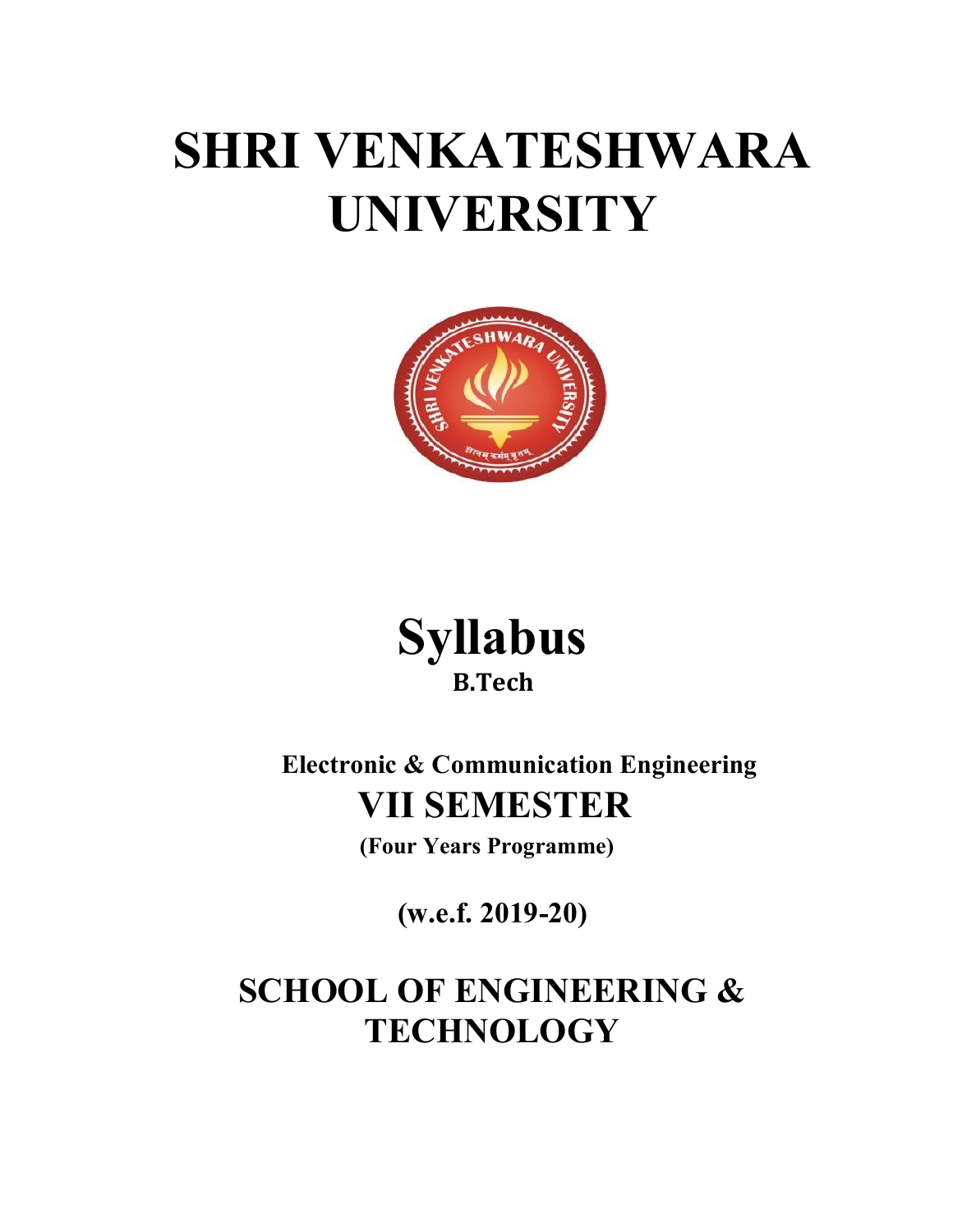|                |                  | <b>Electronic &amp; Communication Engineering</b><br><b>SEMESTER-VII</b> |                  |                  |                |                          |                          |                 |                          |                     |              |                  |                 |
|----------------|------------------|--------------------------------------------------------------------------|------------------|------------------|----------------|--------------------------|--------------------------|-----------------|--------------------------|---------------------|--------------|------------------|-----------------|
| ${\bf S}$      |                  | Subject                                                                  | <b>Periods</b>   |                  |                | <b>Evaluation Scheme</b> |                          |                 |                          | <b>End Semester</b> |              |                  |                 |
| N<br>0.        | Subject<br>Codes |                                                                          | L                | $\mathbf T$      | $\mathbf P$    | $\mathbf C$<br>T         | ${\bf T}$<br>$\mathbf A$ | <b>Tot</b><br>a | $\mathbf P$<br>${\bf S}$ | TE                  | P<br>$\bf E$ | <b>Tot</b><br>al | Credit          |
| $\mathbf{1}$   | $SEC -$<br>701   | Antennas and<br>Propagation                                              | $\overline{3}$   | $\overline{0}$   | $\overline{0}$ | 20                       | 10                       | 30              |                          | 70                  |              | 100              | $\mathfrak{Z}$  |
| $\sqrt{2}$     | <b>SEC-702</b>   | Adaptive<br>Signal<br>Processing                                         | $\mathfrak{Z}$   | $\mathbf{0}$     | $\mathbf{0}$   | 20                       | 10                       | 30              |                          | $70\,$              |              | 100              | $\mathfrak{Z}$  |
| $\sqrt{3}$     | <b>SEC-703</b>   | Mobile<br>Communicatio<br>n and<br>Networks                              | $\mathfrak{Z}$   | $\mathbf{0}$     | $\overline{0}$ | 20                       | 10                       | 30              |                          | 70                  |              | 100              | $\mathfrak{Z}$  |
| $\overline{4}$ | <b>SOE-071</b>   | Introduction to<br>Industrial<br>Management                              | $\mathfrak{Z}$   | $\mathbf{0}$     | $\mathbf{0}$   | 20                       | 10                       | 30              |                          | 70                  |              | 100              | $\mathbf{3}$    |
| 5              | SOE-072          | <b>ICT</b> for<br>Development                                            | $\mathfrak{Z}$   | $\overline{0}$   | $\mathbf{0}$   | 20                       | 10                       | 30              |                          | 70                  |              | 100              | $\mathfrak{Z}$  |
| 6              | <b>SEC-711</b>   | Project Stage-I                                                          | $\boldsymbol{0}$ | $\boldsymbol{0}$ | 12             |                          |                          |                 | 100                      |                     | 100          | 200              | $\sqrt{6}$      |
| $\tau$         | <b>SEC-777</b>   | Summer Internship                                                        |                  |                  |                |                          |                          |                 | 100                      |                     |              | 100              | $\vert$ 3       |
|                |                  |                                                                          |                  |                  |                |                          |                          |                 |                          |                     |              | 700              | $\overline{24}$ |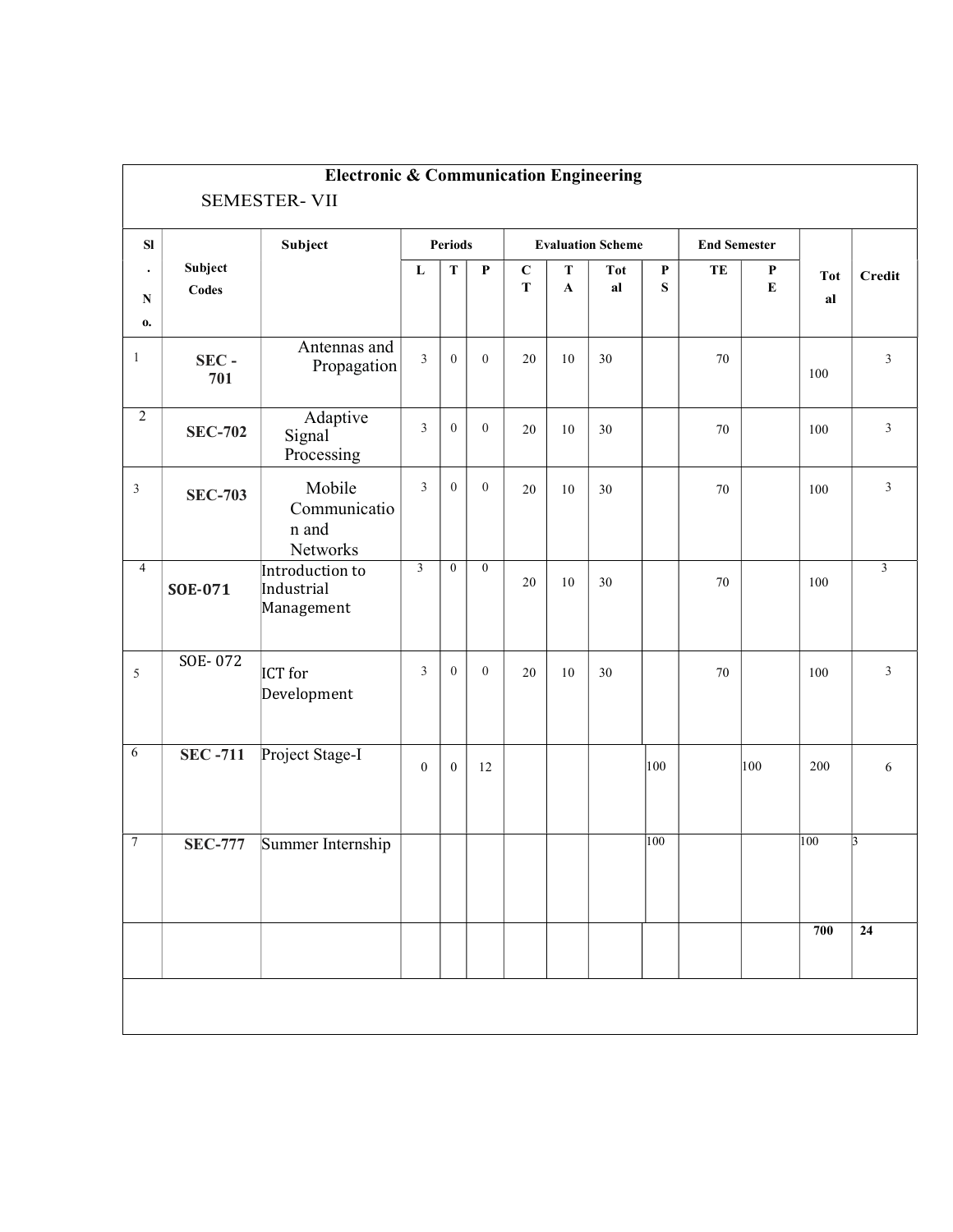Fundamental Concepts- Physical concept of radiation, Radiation pattern, near-andfar-field regions, reciprocity, directivity and gain, effective aperture, polarization, input impedance, efficiency, Friis transmission equation, radiation integrals and auxiliary potential functions.

Radiation from Wires and Loops- Infinitesimal dipole, finite-length dipole, linearelements near conductors, dipoles for mobile communication, small circular loop.

Aperture and Reflector Antennas-Huygens' principle, radiation from rectangularand circular apertures, design considerations, Babinet's principle, Radiation from sectoral and pyramidal horns, design concepts, prime-focus parabolic reflector and cassegrain antennas.

Broadband Antennas- Log-periodic and Yagi-Uda antennas, frequencyindependent antennas, broadcast antennas.

Micro strip Antennas- Basic characteristics of micro strip antennas, feedingmethods, methods of analysis, design of rectangular and circular patch antennas.

Antenna Arrays-Analysis of uniformly spaced arrays with uniform and non-uniform excitation amplitudes, extension to planar arrays, synthesis of antenna arrays using Schelkunoff polynomial method, Woodward-Lawson method.

Basic Concepts of Smart Antennas-Concept and benefits of smart antennas, fixedweight beam forming basics, Adaptive beam forming.

Different modes of Radio Wave propagation used in current practice.

#### Text/Reference Books:

- 1. J.D. Kraus, Antennas, McGraw Hill, 1988.
- 2. C.A. Balanis, Antenna Theory Analysis and Design, John Wiley, 1982.
- 3. R.E. Collin, Antennas and Radio Wave Propagation, McGraw Hill, 1985.
- 4. R.C. Johnson and H. Jasik, Antenna Engineering Handbook, McGraw ill, 1984.
- 5. I.J. Bahl and P. Bhartia, Micro Strip Antennas, Artech House, 1980.
- 6. R.K. Shevgaonkar, Electromagnetic Waves, Tata McGraw Hill, 2005
- 7. R.E. Crompton, Adaptive Antennas, John Wiley

#### Course Outcomes:

At the end of the course, students will demonstrate the ability to:

1. Understand the properties and various types of antennas.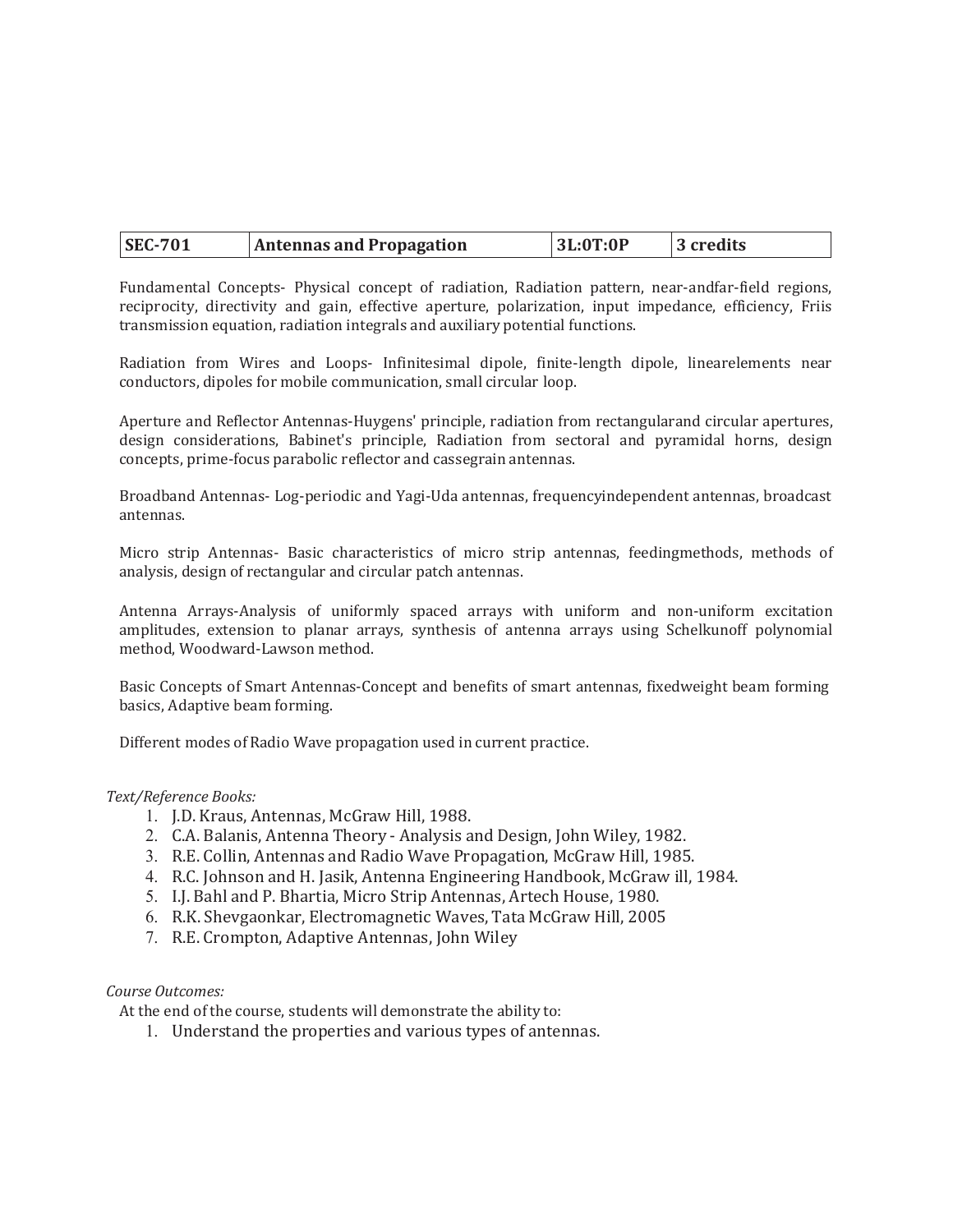- 2. Analyze the properties of different types of antennas and their design.
- 3. Operate antenna design software tools and come up with the design of the antenna of required specifications.

| <b>SEC-702</b> | <b>Adaptive Signal Processing</b> | 3L:0T:0P | 3 credits |
|----------------|-----------------------------------|----------|-----------|
|----------------|-----------------------------------|----------|-----------|

General concept of adaptive filtering and estimation, applications and motivation, Review of probability, random variables and stationary random processes, Correlation structures, properties of correlation matrices.

Optimal FIR (Wiener) filter, Method of steepest descent, extension to complexvalued The LMS algorithm (real, complex), convergence analysis, weight errorcorrelation matrix, excess mean square error and mis-adjustment

Variants of the LMS algorithm: the sign LMS family, normalized LMSalgorithm, block LMS and FFT based realization, frequency domain adaptive filters, Sub-band adaptive filtering.

Signal space concepts - introduction to finite dimensional vectorspace theory, subspace, basis, dimension, linear operators, rank and nullity, inner product space, orthogonality, Gram- Schmidt orthogonalization, concepts of orthogonal projection,orthogonal decomposition of vector spaces.

Vector space of random variables, correlation as inner product, forward andbackward projections, Stochastic lattice filters, recursive updating of forward and backward prediction errors, relationship with AR modeling, joint process estimator, gradient adaptive lattice.

Introduction to recursive least squares (RLS), vector space formulation of RLSestimation, pseudoinverse of a matrix, time updating of inner products, development of RLS lattice filters, RLS transversal adaptive filters. Advanced topics: affine projection and subspace based adaptive filters, partial update algorithms, QR decomposition and systolic array.

#### Text/Reference Books:

- 1. S. Haykin, Adaptive filter theory, Prentice Hall, 1986.
- 2. C.Widrow and S.D. Stearns, Adaptive signal processing, Prentice Hall, 1984.

#### Course Outcomes:

At the end of the course, students will demonstrate the ability to:

- 1. Understand the non-linear control and the need and significance of changing the control parameters w.r.t. real-time situation.
- 2. Mathematically represent the 'adaptability requirement'.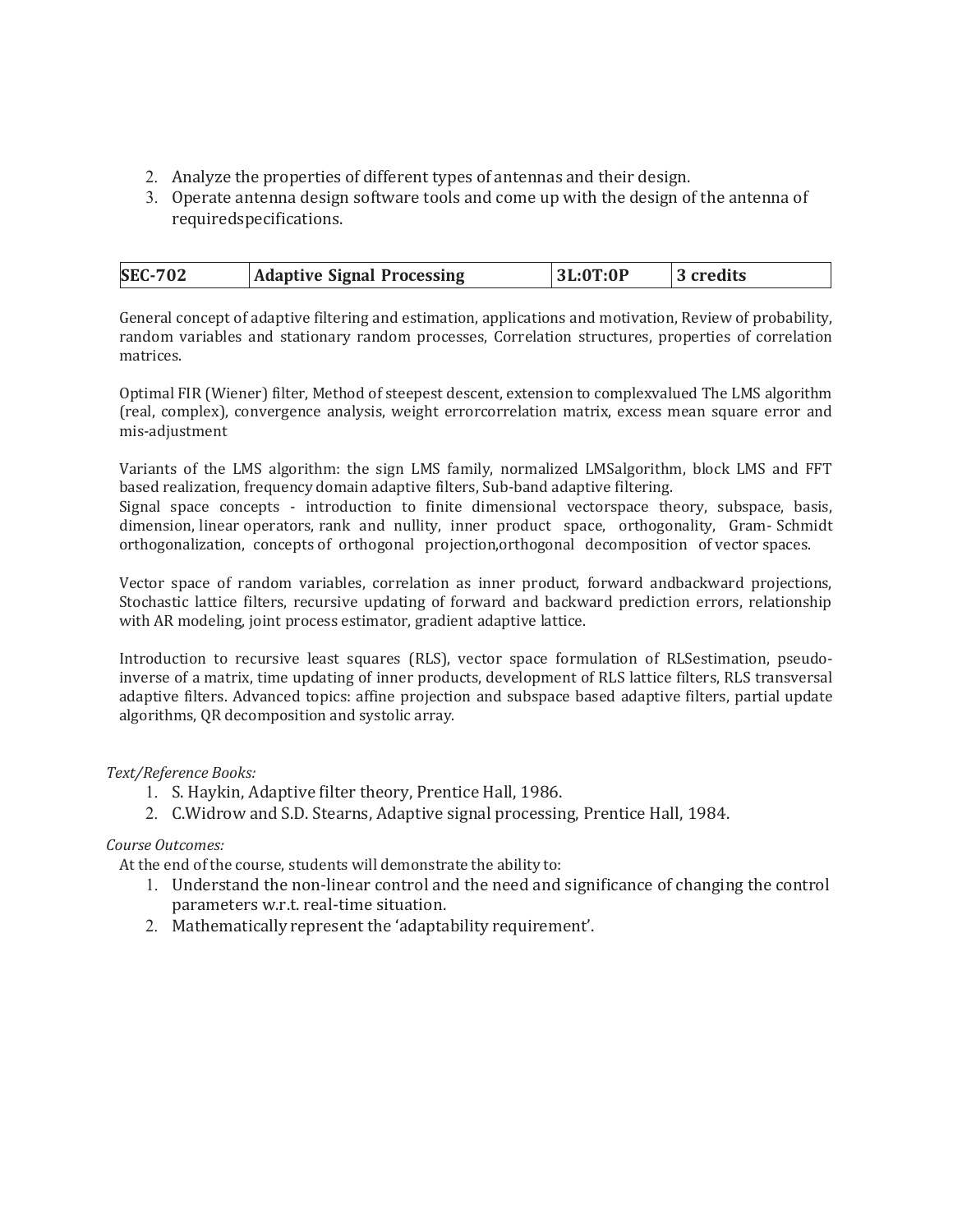3. Understand the mathematical treatment for the modeling and design of the signal processingsystems.

| <b>SEC-703</b><br>Mobile Communication and Networks 3L:0T:0P |  | 3 credits |
|--------------------------------------------------------------|--|-----------|
|--------------------------------------------------------------|--|-----------|

Cellular concepts-Cell structure, frequency reuse, cell splitting, channelassignment, handoff, interference, capacity, power control; Wireless Standards: Overview of 2G and 3G cellular standards. Signal propagation-Propagation mechanism- reflection, refraction, diffraction andscattering, large scale signal propagation and lognormal shadowing. Fading channels-Multipath and small scale fading-Doppler shift, statistical multipath channel models, narrowband and wideband fading models, power delay profile, average and rms delay spread, coherence bandwidth and coherence time, flat and frequency selective fading, slow and fast fading, average fade duration and level crossing rate.

Capacity of flat and frequency selective channels. Antennas-Antennas for mobileterminal- monopole antennas, PIFA, base station antennas and arrays.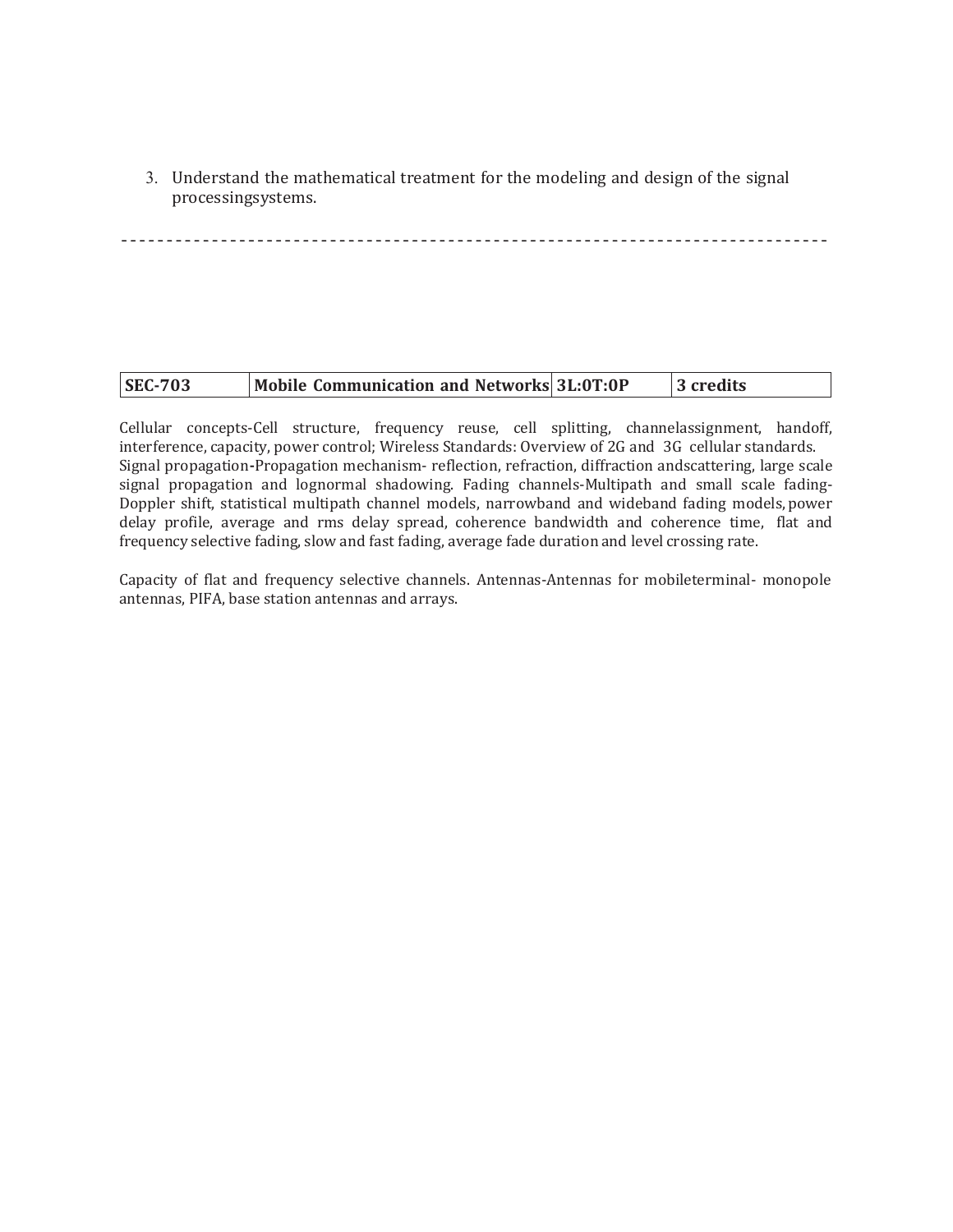Multiple access schemes-FDMA, TDMA, CDMA and SDMA. Modulationschemes- BPSK, QPSK and variants, QAM, MSK and GMSK, multicarrier modulation, OFDM.

Receiver structure- Diversity receivers- selection and MRC receivers, RAKEreceiver, equalization: linear-ZFE and adaptive, DFE. Transmit diversity-Altamonte scheme.

MIMO and space time signal processing, spatial multiplexing, diversity/multiplexing tradeoff.Performance measures- Outage, average snr, average symbol/bit error rate. System examples- GSM, EDGE, GPRS, IS-95, CDMA 2000 and WCDMA.

#### Text/Reference Books:

- 1. WCY Lee, Mobile Cellular Telecommunications Systems, McGraw Hill, 1990.
- 2. WCY Lee, Mobile Communications Design Fundamentals, Prentice Hall, 1993.
- 3. Raymond Steele, Mobile Radio Communications, IEEE Press, New York, 1992.
- 4. AJ Viterbi, CDMA: Principles of Spread Spectrum Communications, Addison Wesley, 1995.
- 5. VK Garg &JE Wilkes, Wireless & Personal Communication Systems, Prentice Hall, 1996.

#### Course Outcomes:

At the end of the course, students will demonstrate the ability to:

- 1. Understand the working principles of the mobile communication systems.
- 2. Understand the relation between the user features and underlying technology.
- 3. Analyze mobile communication systems for improved performance

### 4. SOE-071

## 5. INTRODUCTION TO INDUSTRIAL MANAGEMENT

- 6.
- 7. Unit I
- 8. Introduction: Concept and scope of Industrial Management. Productivity: Definition, measurement, productivity index, types of production system, Industrial Ownership.

#### 9. Unit II

10. Functions of Management, Taylor's Scientific Management Theory, Fayol's Principles of Management, Social responsibilities of Management, Introduction to Human resources management: Nature of HRM, functions and importance of HRM.

#### 11. Unit III

12. Work Study: Introduction, definition, objectives, steps in work study, Method study: definition, objectives, steps of method study, Work Measurement: purpose, types of study — stop watch methods — steps — allowances — standard time calculations — work sampling, Production Planning and Control Inventory Control: Inventory, Cost, Models of inventory control: EOQ, ABC, VED.

#### 13. Unit IV

14. Quality Control: statistical quality control, Control charts for variables and attributes, Acceptance Sampling- Single sampling- Double sampling plans, Introduction to TQM.

#### 15. Unit V

16. Project Management: Project network analysis, CPM, PERT and Project crashing and resource Leveling.

17.

- 18. References:
- 19. 1. Engineering Management (Industrial Engineering & Management)/ S.C. Sharma & T.R.